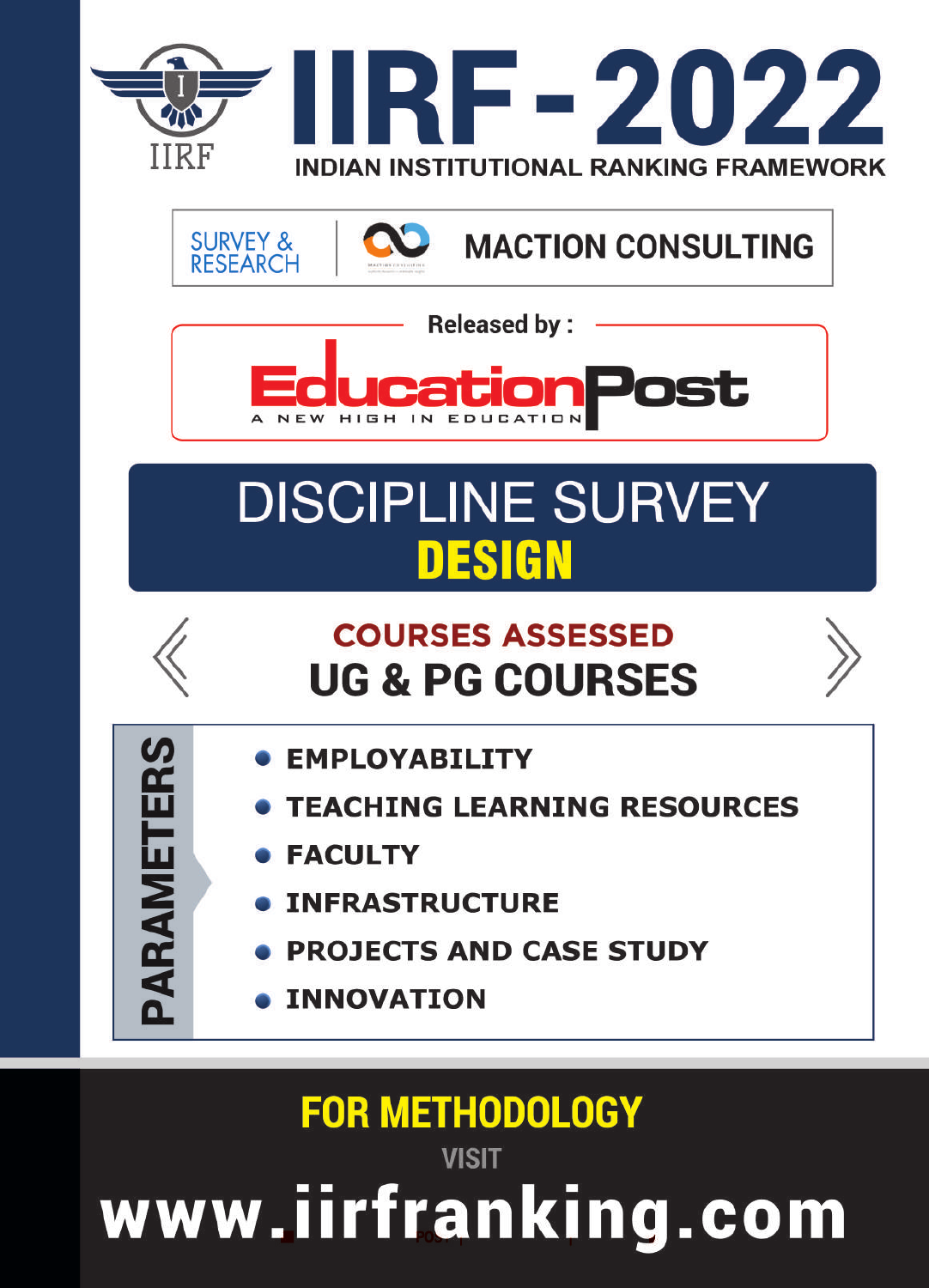### **IIRF-2022** | TOP 30 DESIGN COLLEGES (GOVT.) **IIRF-2022** | TOP 30 DESIGN COLLEGES (GOVT.)



| Rank *<br>(Survey & Perceptive Based)<br><b>Elpon</b> | <b>Name of</b><br><b>Design College</b>                                 | <b>City</b> | <b>State</b>         | Employability | <b>Do 3</b><br>Teaching<br>Learning<br>Resource | Faculty | <b>Infrastructure</b> | <b>Projects and<br/>Case Study</b> | Innovation | Score<br>100)<br>Weigh<br>Index S<br>Out of |
|-------------------------------------------------------|-------------------------------------------------------------------------|-------------|----------------------|---------------|-------------------------------------------------|---------|-----------------------|------------------------------------|------------|---------------------------------------------|
| $\mathbf{1}$                                          | NID- National Institute of Design                                       | Ahmedabad   | Gujarat              | 85.50         | 85.40                                           | 72.00   | 78.50                 | 68.50                              | 79.50      | 77.92                                       |
| $\overline{2}$                                        | NID- National Institute of Design                                       | Bengaluru   | Karnataka            | 83.60         | 84.60                                           | 67.50   | 77.50                 | 67.80                              | 77.80      | 75.27                                       |
| 3                                                     | NIFT- National Institute of Fashion Technology                          | New Delhi   | Delhi                | 73.60         | 86.60                                           | 69.40   | 75.40                 | 66.60                              | 72.00      | 72.42                                       |
| 4                                                     | Department of Design, IIT- Delhi                                        | New Delhi   | Delhi                | 76.54         | 75.00                                           | 66.50   | 83.50                 | 63.70                              | 79.80      | 71.95                                       |
| 5                                                     | Industrial Design Centre - School of Design,<br>IIT - Mumbai            | Mumbai      | Maharashtra          | 76.60         | 71.50                                           | 67.50   | 83.50                 | 66.70                              | 72.60      | 71.03                                       |
| 6 <sup>1</sup>                                        | Department of Design, IIT- Kanpur                                       | Kanpur      | <b>Uttar Pradesh</b> | 75.80         | 72.50                                           | 68.50   | 80.40                 | 57.60                              | 77.80      | 70.49                                       |
| $\overline{7}$                                        | Department of Design, IIT- Guwahati                                     | Guwahati    | Assam                | 77.10         | 70.50                                           | 67.50   | 75.50                 | 58.50                              | 74.40      | 69.22                                       |
| 8                                                     | Indian Institute of Information Technology,<br>Design and Manufacturing | Jabalpur    | Rajasthan            | 74.00         | 68.60                                           | 68.40   | 79.80                 | 57.50                              | 75.60      | 68.91                                       |
| 9                                                     | Department of Design, Delhi Technological<br>University                 | Delhi       | Delhi                | 68.80         | 77.60                                           | 61.40   | 75.40                 | 65.50                              | 77.50      | 68.57                                       |
| 10                                                    | Department of Design, IIT- Hyderabad                                    | Hyderabad   | Telangana            | 67.50         | 79.00                                           | 62.40   | 75.40                 | 57.40                              | 72.60      | 67.75                                       |
| 11                                                    | NIFT- National Institute of Fashion Technology                          | Gandhinagar | Gujarat              | 67.60         | 75.00                                           | 63.40   | 75.50                 | 57.60                              | 75.60      | 67.25                                       |
| 12                                                    | NIFT- National Institute of Fashion Technology                          | Chennai     | Tamil Nadu           | 68.80         | 70.40                                           | 68.40   | 77.70                 | 63.40                              | 57.50      | 66.95                                       |
| 13                                                    | NIFT- National Institute of Fashion Technology                          | Hyderabad   | Telangana            | 68.00         | 68.60                                           | 68.40   | 75.80                 | 60.50                              | 70.50      | 66.67                                       |
| 14                                                    | NIFT- National Institute of Fashion Technology                          | Kolkata     | West Bengal          | 68.40         | 69.40                                           | 65.40   | 75.50                 | 58.50                              | 71.40      | 66.20                                       |
| 15                                                    | NIFT- National Institute of Fashion Technology                          | Mumbai      | Maharashtra          | 68.00         | 69.40                                           | 62.40   | 74.60                 | 65.80                              | 71.40      | 66.02                                       |
| <b>16</b>                                             | NIFT- National Institute of Fashion Technology                          | Bengaluru   | Karnataka            | 63.60         | 77.60                                           | 61.40   | 69.80                 | 56.80                              | 76.80      | 65.71                                       |
| 17                                                    | NIFT- National Institute of Fashion Technology                          | Raebareli   | <b>Uttar Pradesh</b> | 67.40         | 69.00                                           | 62.40   | 77.40                 | 56.80                              | 70.70      | 65.42                                       |
| <b>18</b>                                             | NID- National Institute of Design                                       | Gandhinagar | Gujarat              | 68.60         | 67.60                                           | 64.80   | 71.00                 | 56.80                              | 74.20      | 65.00                                       |

\* Page 6 (Disclaimer) \* Page 6 (Disclaimer)

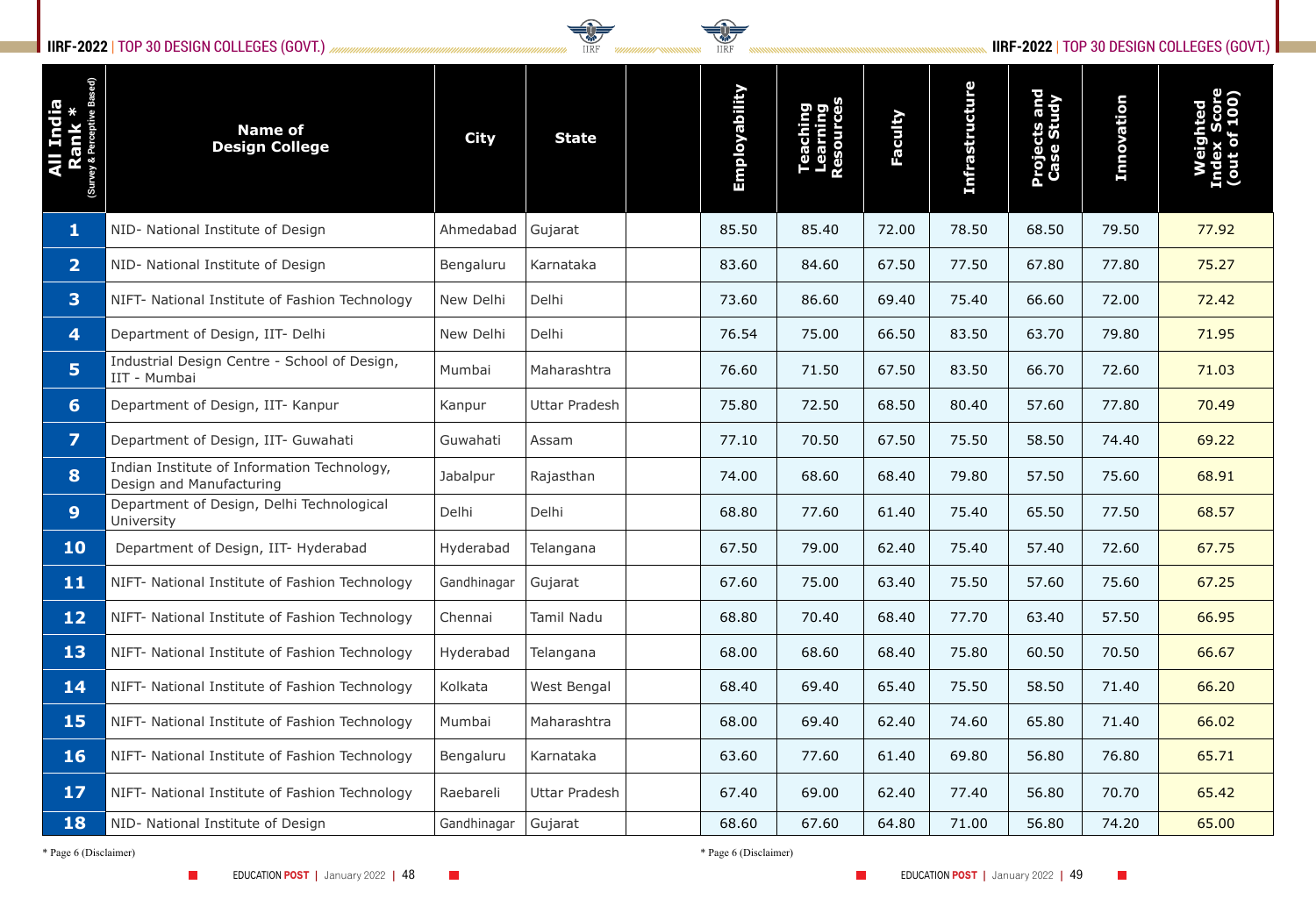### **IIRF-2022** | TOP 30 DESIGN COLLEGES (GOVT.) **IIRF-2022** | TOP 30 DESIGN COLLEGES (GOVT.)



| <b>All India<br/>Rank *</b><br><sub>(Survey &amp; Perceptive Based)</sub> | <b>Name of</b><br><b>City</b><br><b>Design College</b>          | <b>State</b>          | Employability | Teaching Learning<br>Resources | Faculty | <b>Infrastructure</b> | Case<br>Projects and only | Innovation | out of |
|---------------------------------------------------------------------------|-----------------------------------------------------------------|-----------------------|---------------|--------------------------------|---------|-----------------------|---------------------------|------------|--------|
| <b>19</b>                                                                 | NIFT- National Institute of Fashion Technology<br><b>Bhopal</b> | Madhya<br>Pradesh     | 69.40         | 62.00                          | 63.40   | 75.50                 | 59.40                     | 80.50      | 64.92  |
| 20                                                                        | NIFT- National Institute of Fashion Technology<br>Kannur        | Kerala                | 65.80         | 72.50                          | 63.80   | 62.50                 | 58.50                     | 81.50      | 64.67  |
| 21                                                                        | NIFT- National Institute of Fashion Technology<br>Jodhpur       | Rajasthan             | 66.40         | 62.50                          | 61.60   | 75.50                 | 70.50                     | 69.60      | 63.98  |
| 22                                                                        | NIFT- National Institute of Fashion Technology<br>Shillong      | Meghalaya             | 63.80         | 66.00                          | 61.40   | 72.50                 | 61.40                     | 71.40      | 63.21  |
| 23                                                                        | NIFT- National Institute of Fashion Technology<br>Bhubaneswar   | Odisha                | 62.50         | 64.80                          | 61.50   | 77.00                 | 57.40                     | 69.80      | 62.76  |
| 24                                                                        | NIFT- National Institute of Fashion Technology<br>Patna         | <b>Bihar</b>          | 65.40         | 61.80                          | 63.80   | 74.20                 | 57.20                     | 66.60      | 62.67  |
| 25                                                                        | NIFT- National Institute of Fashion Technology<br>Kangra        | Himachal<br>Pradesh   | 60.80         | 62.20                          | 61.20   | 75.00                 | 62.20                     | 75.20      | 62.22  |
| 26                                                                        | NIFT- National Institute of Fashion Technology<br>Srinagar      | Jammu and<br>Kashmir  | 65.00         | 61.80                          | 62.20   | 66.00                 | 58.70                     | 76.20      | 61.81  |
| 27                                                                        | NID- National Institute of Design                               | Kurukshetra   Haryana | 62.20         | 65.80                          | 60.20   | 72.40                 | 57.40                     | 61.40      | 61.53  |
| 28                                                                        | Bhopal<br>NID- National Institute of Design                     | Madhya<br>Pradesh     | 63.00         | 61.40                          | 66.20   | 65.30                 | 58.00                     | 68.00      | 61.23  |
| 29                                                                        | NID- National Institute of Design<br>Jorhat                     | Assam                 | 63.60         | 62.00                          | 62.20   | 68.40                 | 59.00                     | 65.40      | 60.84  |
| 30                                                                        | Guru Gobind Singh Indraprashtha University<br>New Delhi         | Delhi                 | 64.60         | 63.00                          | 62.40   | 64.40                 | 58.40                     | 61.40      | 60.76  |

\* Page 6 (Disclaimer) \* Page 6 (Disclaimer)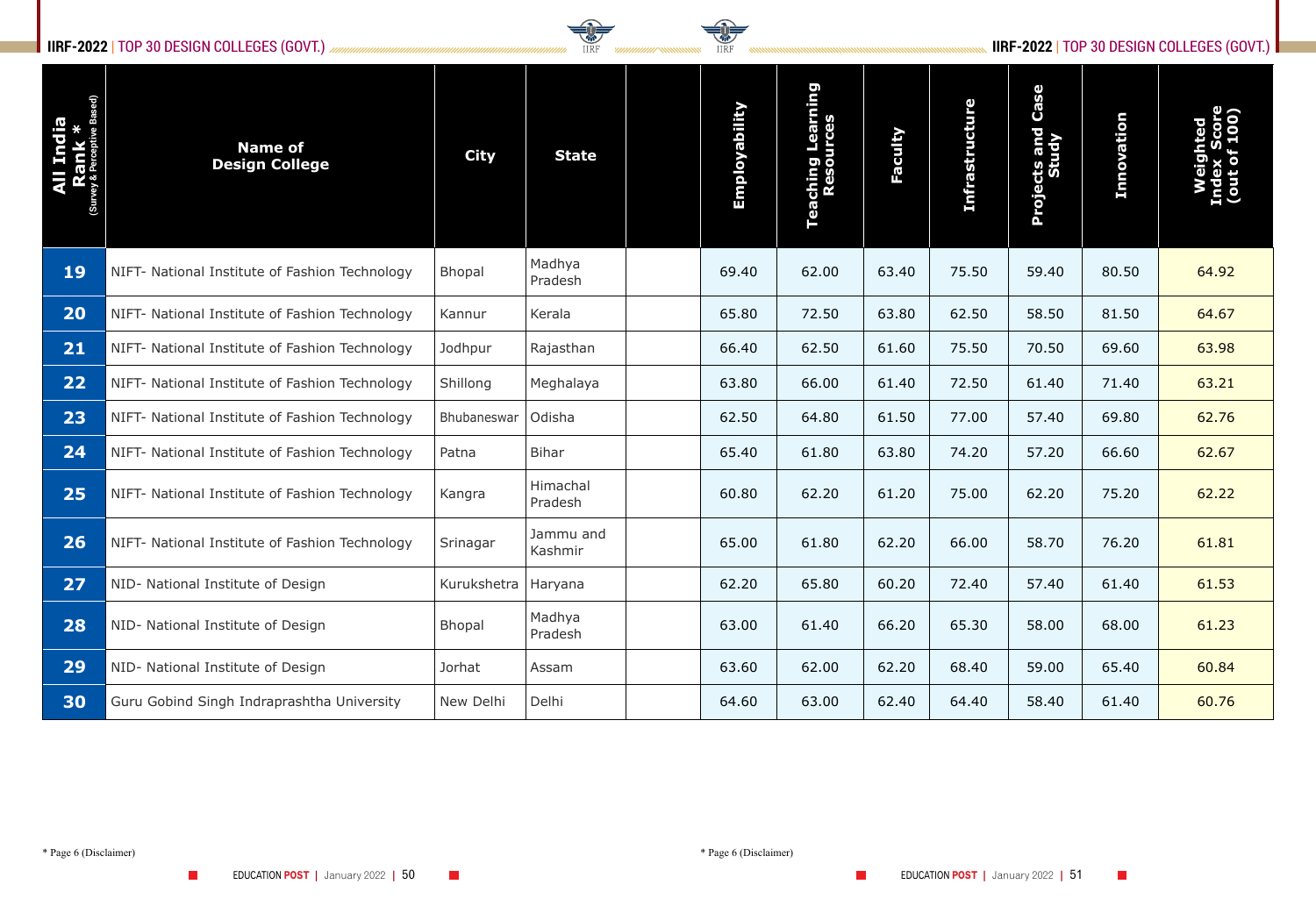### **IIRF-2022** | TOP 40 DESIGN COLLEGES (PVT.) **IIRF-2022** | TOP 40 DESIGN COLLEGES (PVT.)



| All India<br>Rank *     | <b>Name of</b><br><b>Design College</b>                       | <b>City</b> | <b>State</b> | Employability | <b>290</b><br>1900<br>arni<br>our | Faculty | <b>Infrastructure</b> | <b>Projects and<br/>Case Study</b> | <b>Innovation</b> | <b>Weighted Index<br/>Score (out of<br/>100)</b> |
|-------------------------|---------------------------------------------------------------|-------------|--------------|---------------|-----------------------------------|---------|-----------------------|------------------------------------|-------------------|--------------------------------------------------|
| $\mathbf{1}$            | UID- Unitedworld Institute of Design, Karnavati<br>University | Gandhinagar | Ahmedabad    | 84.40         | 84.60                             | 73.80   | 80.00                 | 76.60                              | 79.00             | 80.67                                            |
| $\overline{\mathbf{2}}$ | Pearl Academy                                                 | Mumbai      | Maharashtra  | 83.80         | 81.00                             | 75.40   | 75.80                 | 68.20                              | 76.00             | 78.43                                            |
| $\mathbf{3}$            | Apeejay Institute of Design                                   | New Delhi   | Delhi        | 81.40         | 78.00                             | 69.40   | 76.40                 | 68.60                              | 76.40             | 76.03                                            |
| $\overline{4}$          | Pearl Academy                                                 | Delhi       | Delhi        | 76.40         | 81.40                             | 68.40   | 76.40                 | 59.40                              | 74.60             | 74.56                                            |
| 5                       | <b>MAEER'S MIT</b>                                            | Pune        | Maharashtra  | 77.40         | 76.00                             | 69.40   | 78.80                 | 57.00                              | 74.00             | 73.79                                            |
| $6 \overline{6}$        | WWI- Whistling Woods International                            | Mumbai      | Maharashtra  | 76.40         | 74.40                             | 70.40   | 77.40                 | 57.00                              | 75.80             | 73.26                                            |
| $\overline{7}$          | Pearl Academy                                                 | Bengaluru   | Karnataka    | 78.40         | 73.00                             | 68.40   | 75.40                 | 57.80                              | 71.80             | 72.49                                            |
| 8                       | WUD- World University of Design                               | Delhi       | Delhi        | 70.60         | 74.00                             | 68.40   | 78.40                 | 58.40                              | 72.80             | 71.36                                            |
| 9                       | ISDI-Indian School of Design And Innovation                   | Mumbai      | Maharashtra  | 69.40         | 75.00                             | 68.40   | 73.70                 | 58.80                              | 78.70             | 71.05                                            |
| <b>10</b>               | Srishti Institute of Art and Design                           | Bengaluru   | Karnataka    | 74.80         | 66.00                             | 68.00   | 79.40                 | 57.40                              | 71.40             | 70.30                                            |
| 11                      | VDA - Vadodra Design Academy                                  | Vadodara    | Gujarat      | 67.60         | 70.70                             | 65.00   | 83.40                 | 58.40                              | 71.80             | 69.78                                            |
| $12$                    | Pearl Academy                                                 | Jaipur      | Rajasthan    | 67.40         | 72.00                             | 68.00   | 75.60                 | 59.60                              | 69.60             | 69.43                                            |
| 13                      | DJ Academy of Design                                          | Coimbatore  | Tamil Nadu   | 65.40         | 72.40                             | 64.40   | 76.40                 | 67.40                              | 71.60             | 69.19                                            |
| 14                      | Pearl Academy                                                 | Kolkata     | West Bengal  | 65.60         | 70.00                             | 67.40   | 76.40                 | 62.40                              | 68.80             | 68.65                                            |
| 15                      | <b>GLS Institute of Design</b>                                | Ahmedabad   | Gujarat      | 66.60         | 66.00                             | 69.80   | 75.20                 | 60.60                              | 71.40             | 68.24                                            |
| <b>16</b>               | SSIV-Venus School of Design                                   | Ahmedabad   | Gujarat      | 63.40         | 70.40                             | 70.20   | 75.20                 | 58.00                              | 65.30             | 67.98                                            |
| 17                      | KSD- Khyati School of Design                                  | Gandhinagar | Gujarat      | 64.60         | 70.40                             | 62.60   | 78.70                 | 59.80                              | 70.10             | 67.77                                            |
| 18                      | ARCH-Academy of Design                                        | Jaipur      | Rajasthan    | 69.80         | 65.00                             | 63.00   | 66.70                 | 69.40                              | 76.70             | 67.23                                            |
| 19                      | Acharya School of Design                                      | Bengaluru   | Karnataka    | 67.60         | 67.60                             | 62.40   | 73.20                 | 58.20                              | 69.80             | 66.80                                            |
| 20                      | PSG College of Arts and Science                               | Coimbatore  | Tamil Nadu   | 67.40         | 67.00                             | 60.40   | 72.00                 | 65.50                              | 69.50             | 66.59                                            |

\* Page 6 (Disclaimer) \* Page 6 (Disclaimer)

 $\mathcal{L}^{\text{max}}$